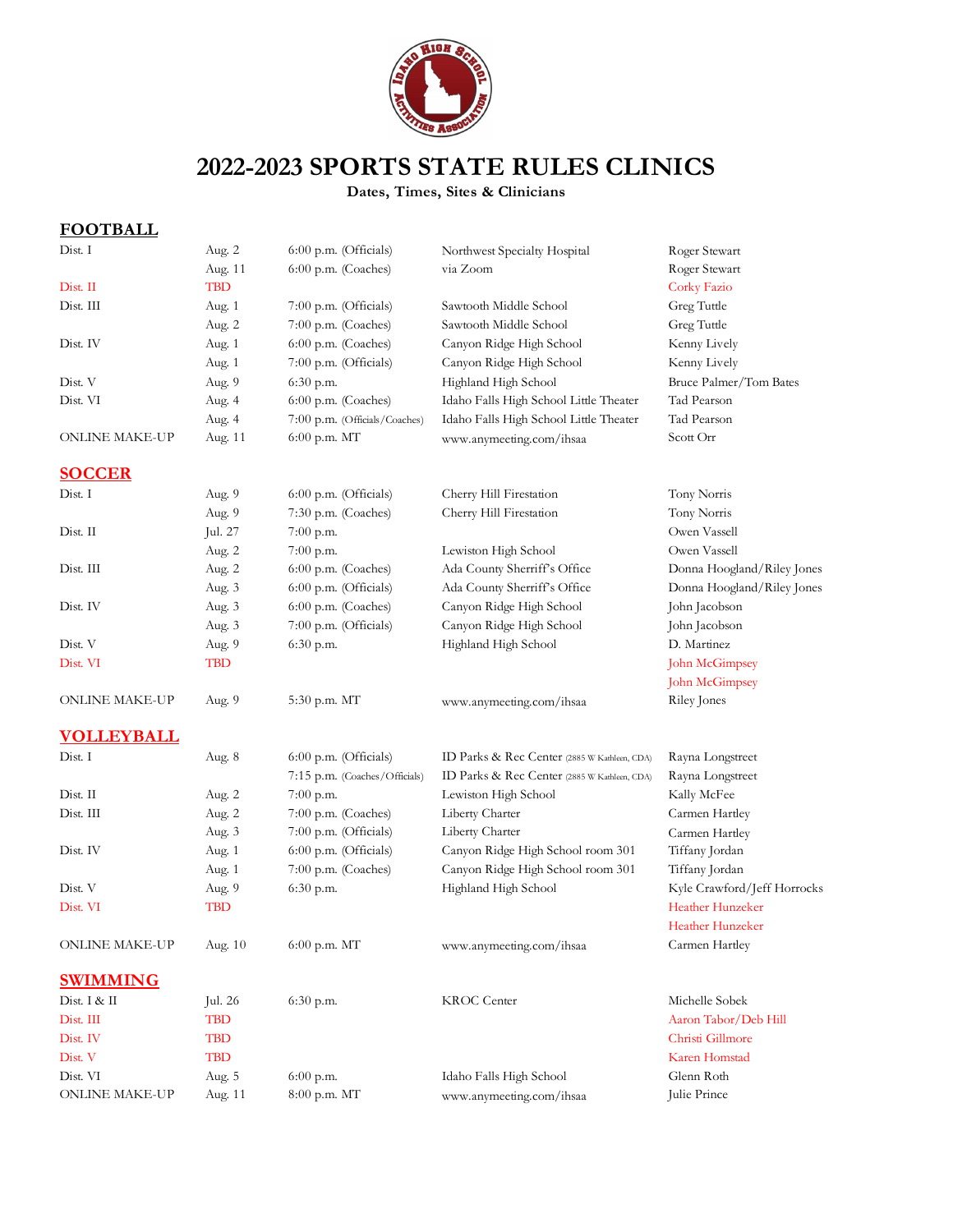## **CHEER**

| Dist. I               | Aug. 3     | $6:00$ p.m. | Timberlake High School   | Sharon Meador   |
|-----------------------|------------|-------------|--------------------------|-----------------|
| $Dist$ . $II$         | Aug. 2     | $7:00$ p.m. | Lewiston High School     | Heidi Hagen     |
| Dist. III             | TBD        |             |                          | Marshanne Bates |
| Dist. IV              | <b>TBD</b> |             |                          | Sharlene Taylor |
| Dist. V               | Aug. 9     | $6:30$ p.m. | Highland High School     | Gallup/Hanohano |
| Dist. VI              | Aug. 4     | $7:00$ p.m. | Idaho Falls High School  | Cathy Owen      |
| <b>ONLINE MAKE-UP</b> | Aug. 9     | $6:45$ p.m. | www.anymeeting.com/ihsaa | Lisa Hahle      |
| <b>DANCE</b>          |            |             |                          |                 |
| Dist. I               | Aug. 3     | $6:00$ p.m. | Timberlake High School   | Brianna White   |
| Dist. II              | TBD        |             |                          | Katie Ball      |
| Dist. III             | Aug. 9     | $6:00$ p.m. | Skyview High School      | Annie Calhoun   |
| Dist. IV              | <b>TBD</b> |             |                          | Julie Silcock   |
| Dist. V               | Aug. 4     | $6:30$ p.m. | Highland High School     | Gallup/Hanohano |
| Dist VI               | Aug. 4     | $7:00$ p.m. | Idaho Falls High School  | Krista Briggs   |

#### **BASKETBALL**

| Dist. I               | Oct. 24   | $7:00$ p.m. (Officials) | Coeur d'Alene High School              | John Posnick              |
|-----------------------|-----------|-------------------------|----------------------------------------|---------------------------|
|                       | Oct. 25   | $7:00$ p.m. (Coaches)   | Coeur d'Alene High School              | John Posnick              |
| Dist. II              | TBD       |                         |                                        | Darren Malm               |
| Dist. III             | Oct. 12   | $7:00$ p.m.             | Fruitland High School Band Room        | Jim Arnold                |
|                       | Oct. 17   | $7:00$ p.m.             | Columbia High School                   | Jim Arnold                |
| Dist. IV              | Oct. 24   | $7:00$ p.m.             | Canyon Ridge High School               | Randy Winn                |
| Dist. V               | Oct. 18   | $7:00$ p.m.             | Century High School                    | Greg Harding/Bruce Palmer |
| Dist. VI              | Oct. $10$ | $6:00$ p.m. (Coaches)   | Idaho Falls High School Little Theater | Ryan Summers              |
|                       | Oct. $10$ | $7:00$ p.m. (Officials) | Idaho Falls High School Little Theater | Ryan Summers              |
| <b>ONLINE MAKE-UP</b> | TBD       |                         | www.anymeeting.com/ihsaa               |                           |

#### **WRESTLING**

| Dist.1                | Oct. 25 | $7:00$ p.m. | Post Falls High School   |
|-----------------------|---------|-------------|--------------------------|
| Dist. II              | Oct. 26 | $7:00$ p.m. | Lewiston High School     |
| Dist. III             | Oct.5   | $7:00$ p.m. | Payette High School      |
|                       | Oct. 12 | $7:00$ p.m. | Columbia High School     |
| Dist. IV              | Oct. 18 | $7:00$ p.m. | Canyon Ridge High School |
| Dist. V               | Oct. 18 | $7:00$ p.m. | Century High School      |
| Dist. VI              | Oct. 10 | $7:00$ p.m. | Idaho Falls High School  |
| <b>ONLINE MAKE-UP</b> | TBD     |             | www.anymeeting.com/ihsaa |

### **BASEBALL**

| Dist. I               | Feb. 15 | $C$ anahaa)             | Coeur d'Alene HS Library | Josh Behrens        |
|-----------------------|---------|-------------------------|--------------------------|---------------------|
| Dist <sub>II</sub>    | Feb. 15 | $7:00$ p.m.             | Lewiston High School     | Ken Hobart          |
| Dist. III             | Feb. 15 | $6:00$ p.m. (Coaches)   | Sawtooth Middle School   | John Shinosl        |
|                       |         | $7:00$ p.m. (Officials) | Sawtooth Middle School   | John Shinosl        |
| Dist. IV              | Feb. 16 | $7:00$ p.m.             | Canyon Ridge High School | Gary Krumn          |
| Dist. V               | Feb. 27 | $7:00$ p.m.             | Century High School      | Gary Carlson        |
| Dist. VI              | TBD     |                         |                          | <b>Brent Martin</b> |
|                       | TBD     |                         |                          | <b>Brent Martin</b> |
| <b>ONLINE MAKE-UP</b> | TBD     |                         | www.anymeeting.com/ihsaa |                     |
|                       |         |                         |                          |                     |

Feb. 15 6:00 p.m. (Umps  $\alpha$ Feb. 15 7:00 p.m. Lewiston High School Dist. V Feb. 27 7:00 p.m. Century High School Gary Carlson TBD Brent Martin

o:00 p.m. (Umps & Coeur d'Alene HS Library Josh Behrens<br>
Coaches) Coaches<br>
7:00 p.m. Lewiston High School Ken Hobart Feb. 15 6:00 p.m. (Coaches) Sawtooth Middle School John Shinoskie 7:00 p.m. (Officials) Sawtooth Middle School John Shinoskie Dist. IV Feb. 16 7:00 p.m. Canyon Ridge High School Gary Krumm

ONLINE MAKE-UP Aug. 9 6:45 p.m. www.anymeeting.com/ihsaa Lisa Hahle

25 7:00 p.m. Post Falls High School Ryan Wood 7:00 p.m. Lewiston High School Dan Lejameyer 7:00 p.m. Payette High School Jon Cook 7:00 p.m. Columbia High School Jon Cook 7:00 p.m. Canyon Ridge High School Ron Anthony 7:00 p.m. Century High School Arne Jones 7:00 p.m. Idaho Falls High School Layne Dalley/Dale Gardner